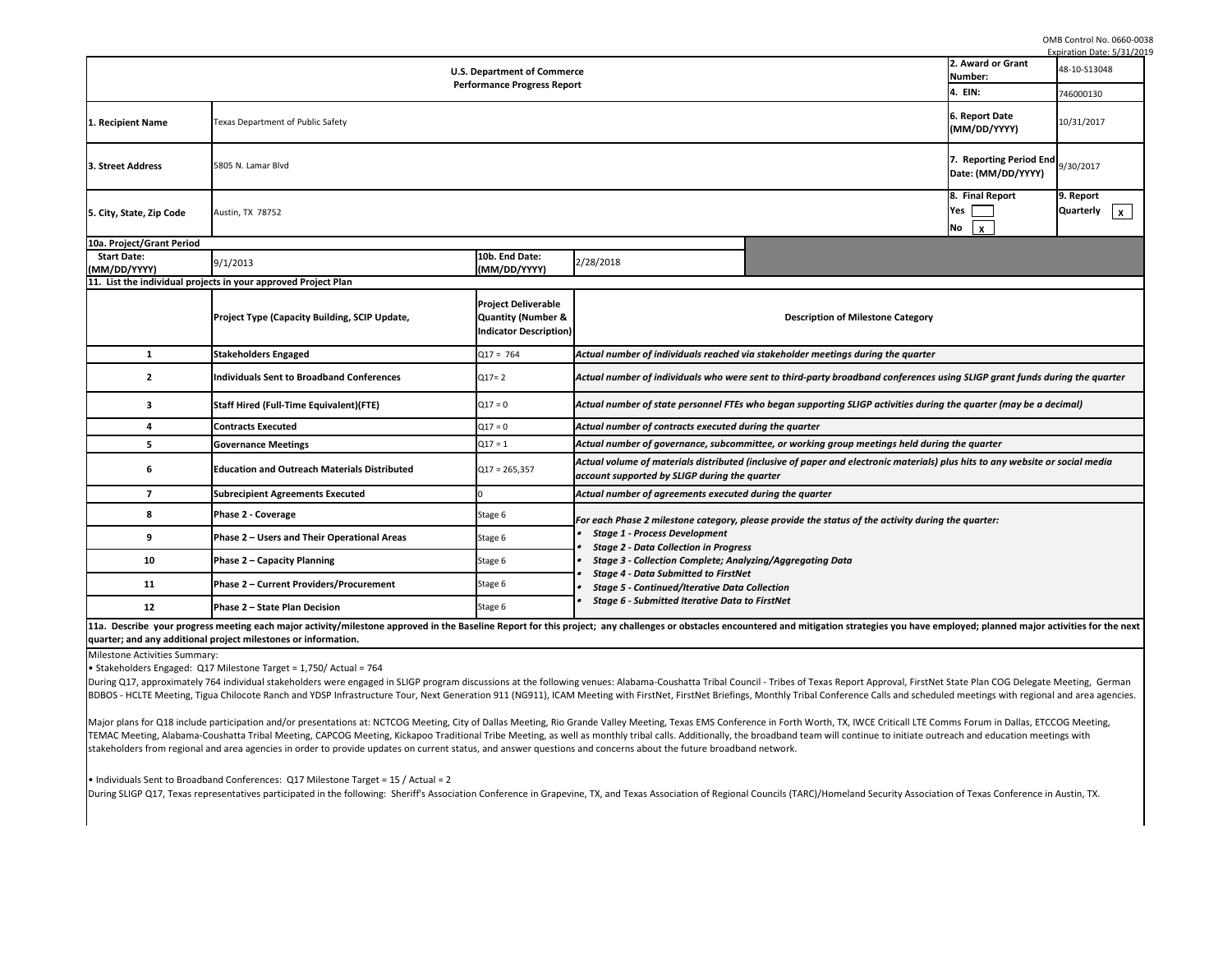| e, 101 users completing the Introduction to Texas Public Safety Broadband (Not for                                                                                                                                                                        |           |  |  |  |  |
|-----------------------------------------------------------------------------------------------------------------------------------------------------------------------------------------------------------------------------------------------------------|-----------|--|--|--|--|
| red needs for public safety LTE. This report outlined the methodology, how the<br>nts. These datasets and reports were submitted to FirstNet by the September 30th,<br>nap, an updated coverage objectives map, as well as data on the location of PSAPs, |           |  |  |  |  |
|                                                                                                                                                                                                                                                           |           |  |  |  |  |
| adline. At the end of Q9, over 1100 agencies had completed the survey. Outreach                                                                                                                                                                           |           |  |  |  |  |
|                                                                                                                                                                                                                                                           |           |  |  |  |  |
| Is Highway Patrol.                                                                                                                                                                                                                                        |           |  |  |  |  |
| dline. The team also provided information outlining the State Contracting Agency -                                                                                                                                                                        |           |  |  |  |  |
| isory Group. In addition, the team was in consultation with the Office of the                                                                                                                                                                             |           |  |  |  |  |
| ything in a report to be presented to the Governor's office.                                                                                                                                                                                              |           |  |  |  |  |
| e changes to the Baseline Report must be approved by the Department of                                                                                                                                                                                    |           |  |  |  |  |
|                                                                                                                                                                                                                                                           |           |  |  |  |  |
| e an opt-in announcement on Sept 19, 2017.                                                                                                                                                                                                                |           |  |  |  |  |
|                                                                                                                                                                                                                                                           |           |  |  |  |  |
|                                                                                                                                                                                                                                                           |           |  |  |  |  |
|                                                                                                                                                                                                                                                           |           |  |  |  |  |
|                                                                                                                                                                                                                                                           |           |  |  |  |  |
|                                                                                                                                                                                                                                                           |           |  |  |  |  |
| signed                                                                                                                                                                                                                                                    | Change    |  |  |  |  |
|                                                                                                                                                                                                                                                           | No change |  |  |  |  |
|                                                                                                                                                                                                                                                           | No change |  |  |  |  |

• 11. Current Providers/Procurement (Stage 6): The team submitted the Mobile Data Survey results through the CASM portal to meet the September 30, 2015 dead DIR and mobile data procurement options available.

• 12. State Plan Decision (Stage 6): The team, in consultation with the Office of the Governor, created and held an initial meeting of the State Agency Strategic Advi Governor, and developed a list of priorities for the State of Texas to be included in the State Plan.

• 13. FirstNet released the State Plan. The team is in the process of reviewing the document, gathering information and questions associated and will compile every

11b. If the project team anticipates requesting any changes to the approved Baseline Report in the next quarter, describe those below. Note that any substantive **Commerce before implementation.** 

The program is fully staffed this quarter. This staffing plan may be modified when necessary to meet specific needs and programmatic changes.

**12a. If the project is not fully staffed, describe how any lack of staffing may impact the project's time line and when the project will be fully staffed.**

• Staff Hire:  $Q17$  Milestone Target = 0 / Actual = 0 The overall headcount for Staff FTEs has not changed this quarter.

**12. Personnel** 

The team does not anticipate any changes at this time.

• TXLTE website and online e-learning portal has become the benchmark for numerous states as they design and rollout their own online presence.

• The eLearning Course consisted of a total of 1,252 user accounts, with 807 users completing the Introduction to Texas Public Safety Broadband (For Credit) Course Credit), and 59 users completing the Mobile Data Survey Tool course.

• Developed a tutorial video to help state, local & tribal agencies complete their coverage objectives map, using the online Coverage Mapping Tool.

• Developed a video highlighting the advantages provided by public safety broadband to Texas law enforcement officers.

**11d. Describe any success stories or best practices you have identified. Please be as specific as possible.**

**11c. Provide any other information that would be useful to NTIA as it assesses this project's progress.** 

• 8. Coverage (Stage 6): For it's 2015 data submission, the team provided a draft phased coverage map to FirstNet illustrating a county-by-county breakdown of tier phased map was derived, as well as the datasets that were gathered. The team also provided statewide 911 call location data from the Public Safety Answering Poii 2015 deadline. For it's 2016 data submission on September 30th, 2016, the team provided a final version of the Rural Strategic Advisory Group's phased coverage m Hospitals, and schools in the state.

• The team completed town hall meetings and coverage mapping workshops with all 24 regional councils of governments in the state.

• 9. Users and Their Operational Areas (Stage 6): The team submitted the Mobile Data Survey results through the CASM portal to meet the September 30, 2015 dea efforts continue to better understand user needs and their operational areas.

• 10. Capacity Planning (Stage 6): At the end of Q9 (September 30, 2015 deadline), the team submitted a one-month snapshot of wireless data usage from the Texa

• The team submitted an updated coverage objectives data package on September 30, 2016.

| 12b. Staffing Table - Please include all staff that have contributed time to the project. Please do not remove individuals from this table. |      |                                               |               |  |  |
|---------------------------------------------------------------------------------------------------------------------------------------------|------|-----------------------------------------------|---------------|--|--|
| <b>Job Title</b>                                                                                                                            | FTE% | <b>Project (s) Assigned</b>                   | <b>Change</b> |  |  |
| SWIC: FTE = $1$                                                                                                                             |      | 25 Provide oversight of all SLIGP activities. | No change     |  |  |
| DPS Legal Advisors: FTE = 1                                                                                                                 |      | 10 Advise on all legal issues, MOA support.   | No change     |  |  |

• The team is working with Harris County, FirstNet, and PSCR on an Identity, Credential, and Access Management (ICAM) possible proof of concept.

• FirstNet released the State Plans in June 2017. The team presented an executive summary from the review team to the Governors' office. Governor Abbott made

• Contract Executions: Q17 Milestone Target = 0 / Actual = 0 The overall headcount for Contract Execution has not changed during this quarter.

• Governance Meetings: Q17 Milestone Target = 9 / Actual = 1 Q17 meetings consisted of monthly SWIC Office Team meetings, SWIC Executive Council meetings and SLIGP bi-weekly meetings.

During Q18 the TxPSBP team will continue meetings with regional and individual entities.

• Education and Outreach (E&O): Q17 Milestone Target = 45,451/ Actual = 265,357

• Team has over 613 twitter followers (greater than 7% increase in followers since Q16).

• There have been 234,751 Website Hits for the www.TXLTE.com website in Q17.

Phase 2 Activities:

The following details will outline the team's Phase 2 activities and progress: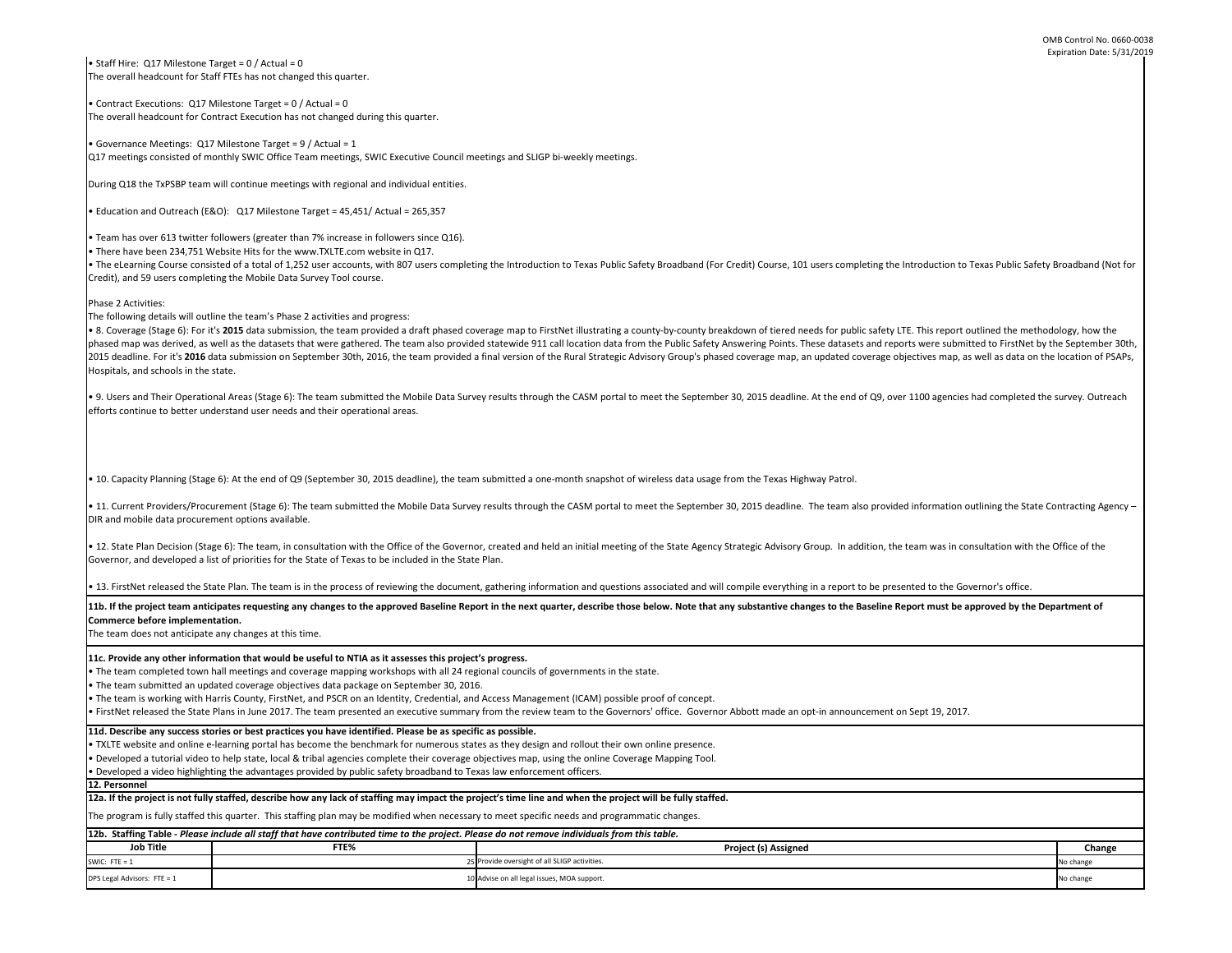OMB Control No. 0660-0038

|                                                             |                                                                                                                                                                                                                                                                                                                                        |                                                                                                                                                                                                |                                                                                                                                                        |                                                                                                         |                                      |                         |                              |                                                | Expiration Date: 5/31/2019                      |
|-------------------------------------------------------------|----------------------------------------------------------------------------------------------------------------------------------------------------------------------------------------------------------------------------------------------------------------------------------------------------------------------------------------|------------------------------------------------------------------------------------------------------------------------------------------------------------------------------------------------|--------------------------------------------------------------------------------------------------------------------------------------------------------|---------------------------------------------------------------------------------------------------------|--------------------------------------|-------------------------|------------------------------|------------------------------------------------|-------------------------------------------------|
| Program Managers 1: FTEs = 5                                | 90 Direct the purpose and status of all program projects; manage time and budget allocations; support project-level activity to ensure goals are met.                                                                                                                                                                                  |                                                                                                                                                                                                |                                                                                                                                                        | No change                                                                                               |                                      |                         |                              |                                                |                                                 |
| Program Managers 2: FTEs = 1                                | 10 Provide strategy, scope and timeline; inside legal counsel oversight.                                                                                                                                                                                                                                                               |                                                                                                                                                                                                |                                                                                                                                                        | No change                                                                                               |                                      |                         |                              |                                                |                                                 |
| Project Managers 1: FTEs = 1                                |                                                                                                                                                                                                                                                                                                                                        |                                                                                                                                                                                                | <sup>50</sup> Coordination of: State and regional governance meetings; education/outreach and rural development programs; and production of materials. |                                                                                                         |                                      |                         |                              | No change                                      |                                                 |
| Project Managers 2: FTEs = 2                                | Assist with and coordinate E & O efforts                                                                                                                                                                                                                                                                                               |                                                                                                                                                                                                |                                                                                                                                                        |                                                                                                         |                                      | No change               |                              |                                                |                                                 |
| Project Managers 2: FTEs = 6                                |                                                                                                                                                                                                                                                                                                                                        | Assist with and coordinate E & O efforts                                                                                                                                                       |                                                                                                                                                        |                                                                                                         |                                      |                         |                              |                                                | No change                                       |
| Project Managers 3: FTEs = 27                               |                                                                                                                                                                                                                                                                                                                                        | Temporary assignments as needed; Assist with and coordinate E & O efforts                                                                                                                      |                                                                                                                                                        |                                                                                                         |                                      |                         |                              |                                                | No change                                       |
| IT Program Specialists: FTE = $1$                           |                                                                                                                                                                                                                                                                                                                                        |                                                                                                                                                                                                |                                                                                                                                                        |                                                                                                         |                                      |                         |                              | No change                                      |                                                 |
| SAA Director: FTE = 1                                       |                                                                                                                                                                                                                                                                                                                                        | 0.1 M&A                                                                                                                                                                                        |                                                                                                                                                        | Development and production of audio-visual products conference needs, webinars, and training materials. |                                      |                         |                              |                                                | No change                                       |
| SAA Manager: FTE = 1                                        |                                                                                                                                                                                                                                                                                                                                        | M&A                                                                                                                                                                                            |                                                                                                                                                        |                                                                                                         |                                      |                         |                              |                                                | No change                                       |
|                                                             |                                                                                                                                                                                                                                                                                                                                        |                                                                                                                                                                                                |                                                                                                                                                        |                                                                                                         |                                      |                         |                              |                                                |                                                 |
| SAA Coordinator: FTE = 1                                    |                                                                                                                                                                                                                                                                                                                                        | 6.6 M&A                                                                                                                                                                                        |                                                                                                                                                        |                                                                                                         |                                      |                         |                              |                                                | No change                                       |
| SAA Budget Analyst: FTE = 1                                 |                                                                                                                                                                                                                                                                                                                                        | VI&A                                                                                                                                                                                           |                                                                                                                                                        |                                                                                                         |                                      |                         |                              |                                                | No change                                       |
| SAA Grant Accountant: FTE = 1                               |                                                                                                                                                                                                                                                                                                                                        | 2.7 M&A                                                                                                                                                                                        |                                                                                                                                                        |                                                                                                         |                                      |                         |                              |                                                | No change                                       |
| [13. Subcontracts (Vendors and/or Subrecipients)            |                                                                                                                                                                                                                                                                                                                                        |                                                                                                                                                                                                |                                                                                                                                                        |                                                                                                         |                                      |                         |                              |                                                |                                                 |
|                                                             | 13a. Subcontracts Table – Include all subcontractors. The totals from this table must equal the "Subcontracts Total" in Question 14f.                                                                                                                                                                                                  |                                                                                                                                                                                                |                                                                                                                                                        |                                                                                                         |                                      |                         |                              |                                                |                                                 |
| <b>Name</b>                                                 | <b>Subcontract Purpose</b>                                                                                                                                                                                                                                                                                                             |                                                                                                                                                                                                | <b>Type</b>                                                                                                                                            | (Vendor/Subrec RFP/RFQ Issued (Y/N)                                                                     | Contract<br><b>Executed</b><br>(Y/N) | <b>Start Date</b>       | <b>End Date</b>              | <b>Total Federal Funds</b><br><b>Allocated</b> | <b>Total Matching</b><br><b>Funds Allocated</b> |
| Communications<br>Planner/Technical Writer (2<br>contracts) | Develop and track operational budget; assist developing and tracking milestones, MDST, Tribal and<br>O&E efforts; draft Quarterly PPRs, and other related documents and reports                                                                                                                                                        |                                                                                                                                                                                                | Vendor                                                                                                                                                 | <b>V</b>                                                                                                | <b>Y</b>                             | Aug. 2014               | Feb. 2018                    | \$200,100.00                                   | $\Omega$                                        |
| Technologist (2 contractor)                                 | Develop design elements, the structure and mechanism of the individual projects; focused on<br>operational elements and responsible for tasks, deliverables and outputs of the project.                                                                                                                                                |                                                                                                                                                                                                | Vendor                                                                                                                                                 | Y                                                                                                       | <b>Y</b>                             | Aug. 2014               | Feb. 2018                    | \$479,850.00                                   | 0                                               |
| Outside Legal Counsel, (1<br>contract)                      | Development of State and Local MOU/ Inter-local Agreements, MOU template; and other work<br>compliant with FirstNet requirements.                                                                                                                                                                                                      |                                                                                                                                                                                                | Vendor                                                                                                                                                 |                                                                                                         | $\mathsf{Y}$                         | Aug. 2014               | Feb. 2018                    | \$25,000.00                                    | $\Omega$                                        |
| E & O Coordinator(s), (2<br>contractors)                    | Development of tasks will include: speaking at conferences, workshops and meetings; facilitating<br>regional kick-off meetings, development of discipline focused materials, assist in the development<br>of the Rural Coverage Plan and Education and Outreach                                                                        |                                                                                                                                                                                                | Vendor                                                                                                                                                 |                                                                                                         | $\mathsf{v}$                         | Aug. 2014               | Feb. 2018                    | \$860,650.00                                   | $\Omega$                                        |
| Project Management<br>Administrators                        | Scheduling, facilitating, managing, and inviting public safety entities to participate in governance<br>strategic advisory groups and the LTE SCIP Executive Council meetings; assisting with program<br>planning and management, including development of project management processes and<br>procedures; tracking milestone metrics; |                                                                                                                                                                                                | Vendor                                                                                                                                                 |                                                                                                         | <sup>V</sup>                         | Aug. 2014               | Feb. 2018                    | \$600,075.00                                   | $\Omega$                                        |
| Project Manager SME(s) (15<br>contractors)                  | Tasks include: speaking at conferences, workshops and meetings; facilitating regional kick-off<br>meetings, development of discipline focused materials, assist in the development and<br>implementation of the Rural Coverage Plan and Education and Outreach programs.                                                               |                                                                                                                                                                                                | Vendor                                                                                                                                                 |                                                                                                         | $\mathsf{v}$                         | Aug. 2014               | Feb. 2018                    | \$699,960.00                                   | $\Omega$                                        |
|                                                             | 13b. Describe any challenges encountered with vendors and/or subrecipients.                                                                                                                                                                                                                                                            |                                                                                                                                                                                                |                                                                                                                                                        |                                                                                                         |                                      |                         |                              |                                                |                                                 |
|                                                             | All contractors have provided quality service on assigned SLIGP tasks and meeting engagements.                                                                                                                                                                                                                                         |                                                                                                                                                                                                |                                                                                                                                                        |                                                                                                         |                                      |                         |                              |                                                |                                                 |
|                                                             |                                                                                                                                                                                                                                                                                                                                        |                                                                                                                                                                                                |                                                                                                                                                        |                                                                                                         |                                      |                         |                              |                                                |                                                 |
| 14. Budget Worksheet                                        | Columns 2, 3 and 4 must match your current project budget for the entire award, which is the SF-424A on file.                                                                                                                                                                                                                          |                                                                                                                                                                                                |                                                                                                                                                        |                                                                                                         |                                      |                         |                              |                                                |                                                 |
|                                                             | Only list matching funds that the Department of Commerce has already approved.                                                                                                                                                                                                                                                         |                                                                                                                                                                                                |                                                                                                                                                        |                                                                                                         |                                      |                         |                              |                                                |                                                 |
| <b>Project Budget Element (1)</b>                           | <b>Federal Funds Awarded (2)</b>                                                                                                                                                                                                                                                                                                       |                                                                                                                                                                                                |                                                                                                                                                        | <b>Approved Matching</b>                                                                                |                                      | <b>Total Budget (4)</b> | <b>Federal Funds</b>         | <b>Approved Matching</b>                       | <b>Total funds</b>                              |
| a. Personnel Salaries                                       |                                                                                                                                                                                                                                                                                                                                        | \$1,044,834.00                                                                                                                                                                                 |                                                                                                                                                        | Funds (3)<br>\$864,631.00                                                                               |                                      | \$1,909,465.00          | Expended (5)<br>\$824,191.00 | <b>Funds Expended (6)</b><br>\$883,818.00      | Expended (7)<br>\$1,708,009.00                  |
| b. Personnel Fringe Benefits<br>\$310,734.00                |                                                                                                                                                                                                                                                                                                                                        |                                                                                                                                                                                                | \$257,141.00                                                                                                                                           |                                                                                                         | \$567,875.00                         | \$240,211.00            | \$239,195.00                 | \$479,406.00                                   |                                                 |
|                                                             |                                                                                                                                                                                                                                                                                                                                        |                                                                                                                                                                                                | \$1,921.00                                                                                                                                             |                                                                                                         |                                      | \$405,078.00            | \$680.00                     |                                                |                                                 |
| \$672,768.00<br>c. Travel                                   |                                                                                                                                                                                                                                                                                                                                        |                                                                                                                                                                                                |                                                                                                                                                        |                                                                                                         | \$674,689.00                         |                         |                              | \$405,758.00                                   |                                                 |
| d. Equipment                                                | \$0.00                                                                                                                                                                                                                                                                                                                                 |                                                                                                                                                                                                |                                                                                                                                                        | \$0.00                                                                                                  |                                      | \$0.00                  | \$0.00                       | \$0.00                                         | \$0.00                                          |
| e. Materials/Supplies                                       |                                                                                                                                                                                                                                                                                                                                        | \$16,650.00                                                                                                                                                                                    |                                                                                                                                                        | \$0.00                                                                                                  |                                      | \$16,650.00             | \$4,519.00                   | \$0.00                                         | \$4,519.00                                      |
| f. Subcontracts Total                                       |                                                                                                                                                                                                                                                                                                                                        | \$2,865,635.00                                                                                                                                                                                 |                                                                                                                                                        | \$0.00                                                                                                  |                                      | \$2,865,635.00          | \$2,236,219.00               | \$0.00                                         | \$2,236,219.00                                  |
| g. Other                                                    |                                                                                                                                                                                                                                                                                                                                        | \$448,783.00                                                                                                                                                                                   |                                                                                                                                                        | \$0.00                                                                                                  |                                      | \$448,783.00            | \$261,975.00                 | \$0.00                                         | \$261,975.00                                    |
| h. Indirect                                                 |                                                                                                                                                                                                                                                                                                                                        | \$0.00                                                                                                                                                                                         |                                                                                                                                                        | \$216,158.00                                                                                            |                                      | \$216,158.00            | \$0.00                       | \$216,158.00                                   | \$216,158.00                                    |
| i. Total Costs                                              |                                                                                                                                                                                                                                                                                                                                        | \$5,359,404.00                                                                                                                                                                                 |                                                                                                                                                        | \$1,339,851.00                                                                                          |                                      | \$6,699,255.00          | \$3,972,193.00               | \$1,339,851.00                                 | \$5,312,044.00                                  |
| j. % of Total                                               |                                                                                                                                                                                                                                                                                                                                        | 80%                                                                                                                                                                                            |                                                                                                                                                        | 20%                                                                                                     |                                      | 100%                    | 74%                          | 26%                                            | 100%                                            |
|                                                             |                                                                                                                                                                                                                                                                                                                                        | 15. Contification: Leartify to the best of my knowledge and belief that this report is correct and complete for performance of activities for the nurnosels) set forth in the queard documents |                                                                                                                                                        |                                                                                                         |                                      |                         |                              |                                                |                                                 |

**15. Certification: I certify to the best of my knowledge and belief that this report is correct and complete for performance of activities for the purpose(s) set forth in the award documents.**